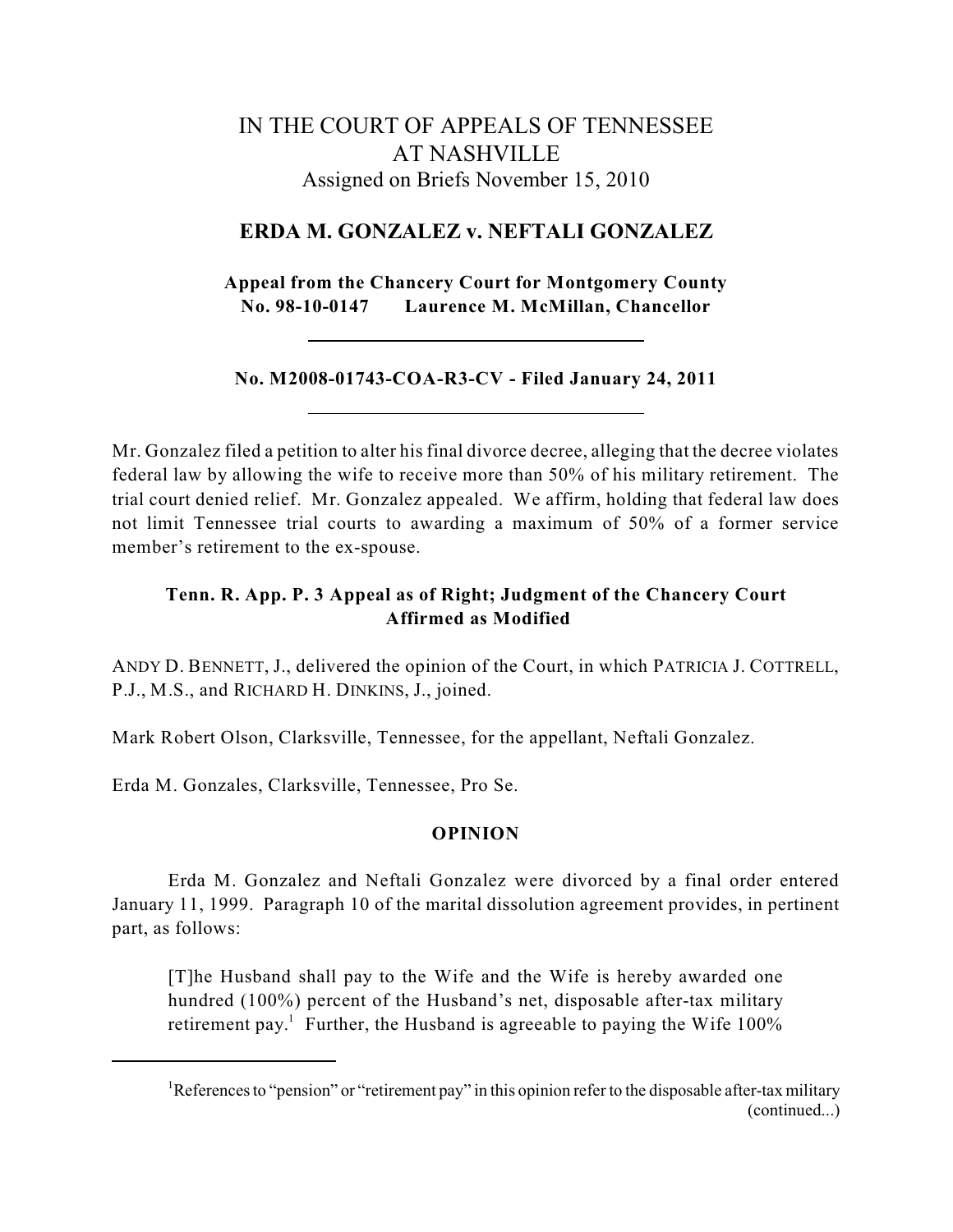of his retirement benefits due to the fact that he has secured employment out of the country after he retires from the military. Said payments of the retirement shall be paid by income assignment.

On April 22, 2005, Mr. Gonzalez filed a petition to alter the final decree, alleging that the wife should not receive alimony and that the decree violates federal law by allowing the wife to receive more than 50% of his military retirement. The former wife, now remarried and known as Erda M. Nieves, represented herself and filed a response claiming that "Mr. Gonzalez willingly and knowingly agreed to pay" his entire retirement to her. The trial court heard the matter on October 25, 2005, without testimony. In an order entered on July 18,  $2008<sup>2</sup>$ , the court

found no basis to disturb the provisions of paragraph 10, Retirement Pay, regarding the payment of 100% of Neftali Gonzalez's Military Retirement to Erda M. Gonzalez (now "Nizves" [sic]). Specifically, the Court would not disturb the award of 100% of the Husband's Military retirement to the Wife. The Husband's Counsel's argument that this portion of the Final Decree is unenforceable pursuant to 10 U.S.C. Section 1408 is respectfully overruled.

The court did find that the wife's remarriage terminated Mr. Gonzalez's duty to pay alimony.

Mr. Gonzalez appealed the trial court's decision. Upon the motion of Mr. Gonzalez, on November 5, 2008, this court stayed the appeal pending settlement discussions. The settlement was never completed, and on June 22, 2010, this court lifted the stay and allowed the appeal to proceed.

Since the petition was filed under the same docket number as the divorce, we consider it to be the equivalent of a motion for post-judgment relief under Tenn. R. Civ. P. 60. Subsections 60.02(3) &  $(5)^3$  would apply if the allegation as to the federal 50% limit are accurate. "A motion for relief under Rule 60.02 addresses itself to the sound discretion of the trial judge, and the scope of review is whether the trial judge abused that discretion." *Day v. Day*, 931 S.W.2d 936, 939 (Tenn. Ct. App. 1996). We will overturn a trial judge's

 $\frac{1}{2}$ (...continued) retirement pay.

 $2$ The record contains no explanation for the delay of almost three years between the hearing and the entry of the order.

 $3$ Tenn. R. Civ. P. 60.02(3) allows relief when the judgment is void. Tenn. R. Civ. P. 60.02(5) permits relief for "any other reason justifying relief from the operation of the judgment."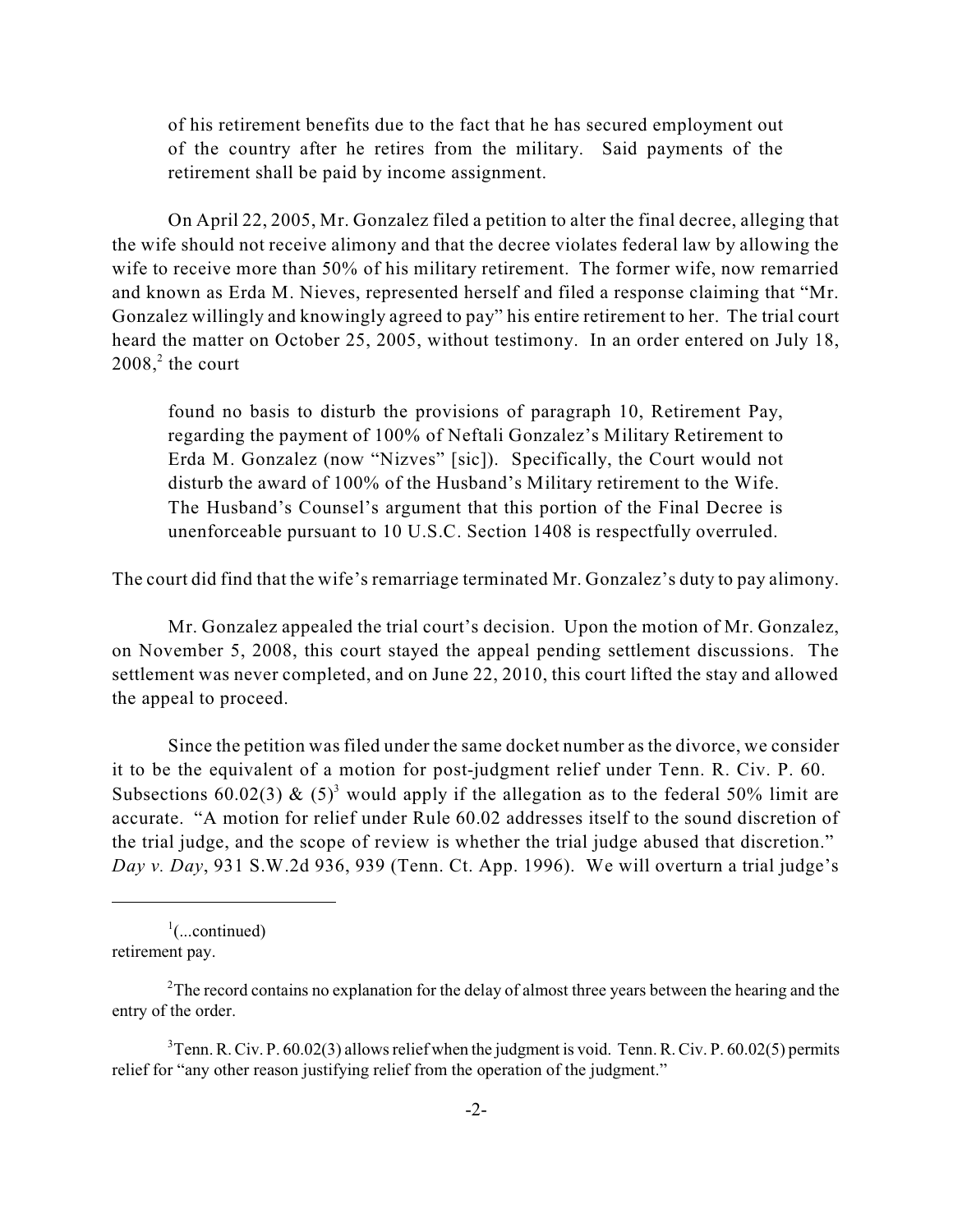discretionary decision "when the trial court has misconstrued or misapplied the controlling legal principles." *White v. Vanderbilt Univ.*, 21 S.W.3d 215, 223 (Tenn. Ct. App. 1999).

While Mr. Gonzalez lists three issues in his appellate brief, this matter really boils down to one question: whether federal law prohibits a Tennessee court from awarding 100% of Mr. Gonzalez's military retirement to his former wife in the course of divorce proceedings. The trial court essentially ruled that federal law did not prohibit such an award but did not favor the litigants or this court with its reasoning.

Pursuant to federal law, a state court may treat disposable retirement pay of a military retiree as solely the retiree's property or as property of the retiree and his spouse "in accordance with the law of the jurisdiction of such court." 10 U.S.C.  $\S$  1408(c)(1). In Tennessee, marital property includes the value of vested and unvested pension rights that accrued during the marriage. Tenn. Code Ann. § 36-4-121(b)(1)(B). "[M]ilitary retired pay is marital property subject to equitable distribution." *Johnson v. Johnson*, 37 S.W.3d 892, 895 (Tenn. 2001). There is no dispute in this case that the pension rights accrued during the parties' marriage.

Mr. Gonzalez argues that the state court's right to divide the military pension between the retiree and his or her spouse is limited by 10 U.S.C.  $\S$  1408(e)(1): "The total amount of the disposable retired pay of a member payable under all court orders pursuant to subsection (c) may not exceed 50 percent of such disposable retired pay."

This appears to be an issue of first impression in Tennessee.<sup>4</sup> When interpreting a statute, the primary purpose is to ascertain and give effect to the intention or purpose of the legislature. *Westinghouse Elec. Corp. v. King*, 678 S.W.2d 19, 23 (Tenn. 1984). This "legislative intent or purpose is to be ascertained primarily from the natural and ordinary meaning of the language used, when read in the context of the entire statute, without any forced or subtle construction to limit or extend the import of the language." *Mangrum v. Owens*, 917 S.W.2d 244, 246 (Tenn. Ct. App. 1995) (quoting *Worrall v. Kroger Co.*, 545 S.W.2d 736, 738 (Tenn. 1977)). Also, "[i]n construing a statute to ascertain the legislative intent, it is permissible to take note of the conditions existing at the time of such an enactment." *Davis v. Beeler*, 207 S.W.2d 343, 344 (Tenn. 1947).

<sup>&</sup>lt;sup>4</sup>In *Thomas v. Thomas*, 1987 WL 9164 (Tenn. Ct. App. Apr. 10, 1987), this court observed that the federal law "allows the state courts to award a spouse up to 50% of the disposable military retirement pay." *Id*. at \*2. This statement is, however, dicta, since the award fell "within this limitation." *Id*. The issue of whether the statute operated as a limit on court awards was not before the court. *See also In re Marriage of Bocanegra*, 792 P.2d 1263, 1267 (Wash. Ct. App. 1990).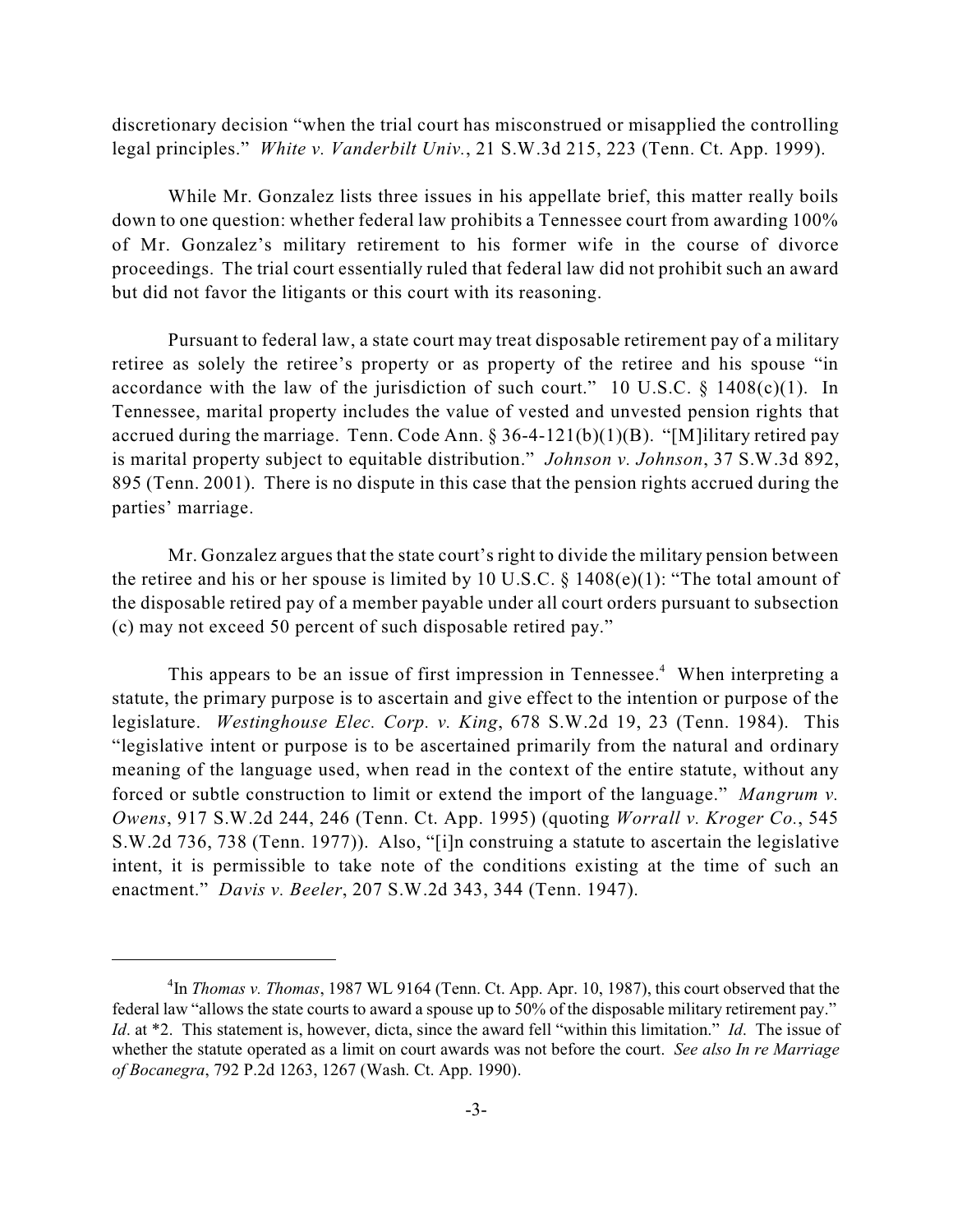Congress passed the Uniformed Services Former Spouses Protection Act ("USFSPA") in response to *McCarty v. McCarty*, 453 U.S. 210, 236 (1981), in which the United States Supreme Court held that the statutes governing military retirement pay impliedly pre-empted state divorce property division laws. The Senate Report states:

The primary purpose of the bill is to remove the effect of the United States Supreme Court decision of *McCarty v. McCarty*, 453 U.S. 210 (1981). The bill would accomplish this objective by permitting Federal, State, and certain other courts, consistent with the appropriate laws, to once again consider military retired pay when fixing the property rights between the parties to a divorce, dissolution, annulment or legal separation.

#### S. REP. NO. 97-502, at 1, *reprinted in* 1982 U.S.C.C.A.N. 1596.

Congressintended to "undo" the implied preemption found in *McCarty* by the express terms of the USFSPA. Furthermore, the act established a direct payment system not previously available to an ex-spouse. Under this system, akin to garnishment, when presented with a court order, the secretary will pay the ex-spouse the amount of the order up to 50% of the disposable earnings. 10 U.S.C.  $\S$  1408(d) & (e)(1).

Yet, the USFSPA is not a shining example of clarity. State courts are split on the meaning of 10 U.S.C. § 1408(e)(1). *See* Ann K. Wooster, Annotation, *Construction and Application of Federal Uniformed Services Former Spouse Protection Act in State Court* Divorce Proceedings, 59 A.L.R. 6<sup>TH</sup> 433 (2010). Some hold that the state court can award more than 50% of the military retirement pay to the spouse, but that for amounts over 50% the court must order the military retiree to pay the spouse directly. *See Ex parte Smallwood*, 5 811 So. 2d 537, 539-41 (Ala. 2001); *Deliduka v. Deliduka*, 347 N.W.2d 52, 55 (Minn. Ct. App. 1984). Other courts find that 10 U.S.C. § 1408(e)(1) limits the amount of the retirement pay that can be brought into the marital estate to 50%, thereby capping the amount of a possible award to the spouse at that level. *See In re Marriage of Bowman*, 972 S.W.2d 635, 639 (Mo. Ct. App. 1998); s*ee also Beesley v. Beesley*, 758 P.2d 695, 699 (Idaho 1988).

The language of 10 U.S.C.  $\S$  1408(c)(1) gives a state court permission to treat disposable retirement pay of a military retiree as solely the retiree's property or as property of the retiree and his spouse "in accordance with the law of the jurisdiction of such court."

<sup>&</sup>lt;sup>5</sup>In 10 U.S.C. § 1408(d)(1), Congress created the direct pay mechanism through which the federal government would make direct payments to a former spouse who presents a state court order granting him or her a portion of the military retirement payments. It contains no express limitations on the percentage of the state court's award.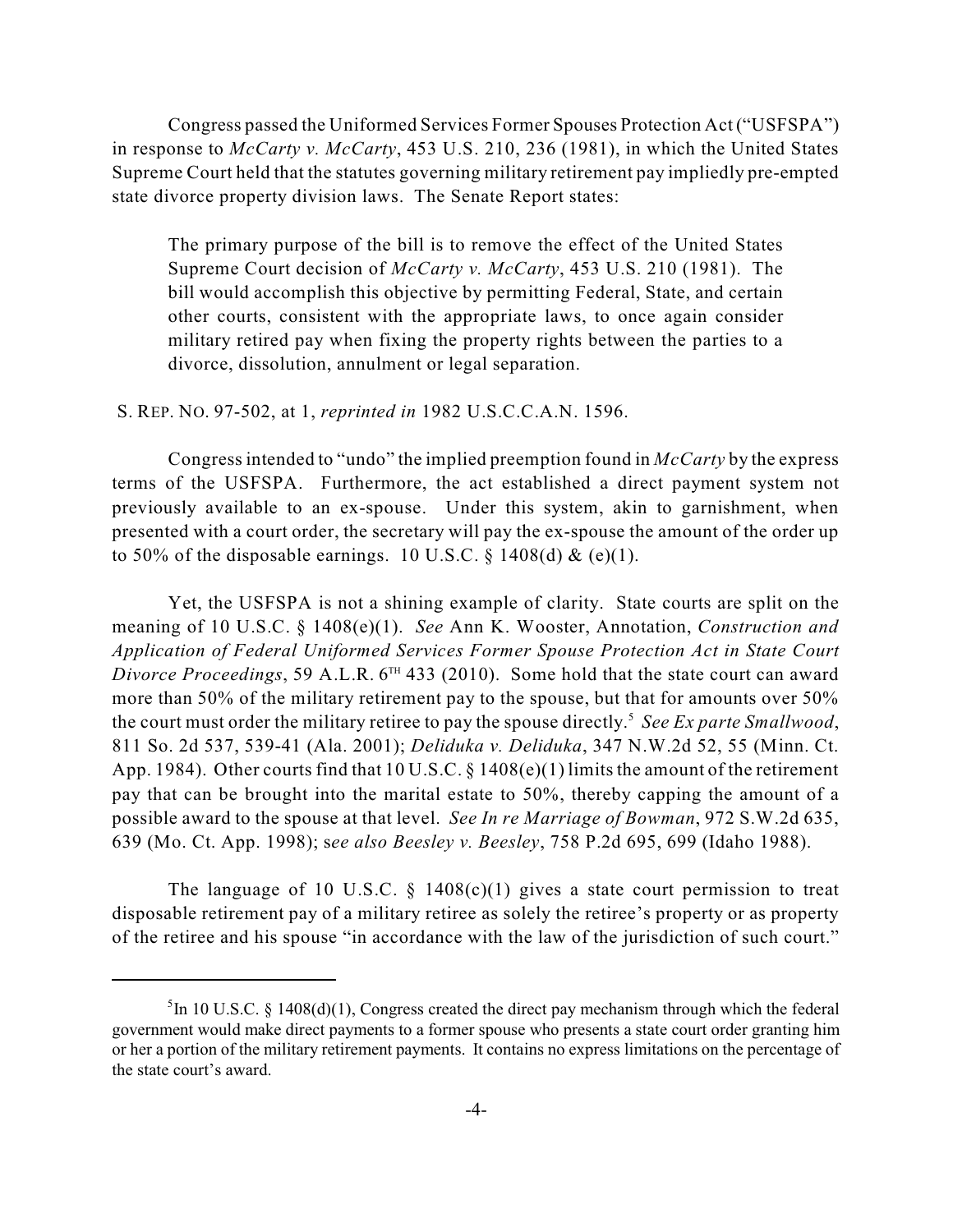Although § 1408(c) contains limitations related to its effective date, the transferability of the right by the spouse, and the ability of a state court to order an individual to retire at a particular time, it does not contain any express limitation on the state court's ability to award any portion of the retirement pay to the spouse that it deems appropriate.

The savings clause of the act is also instructive:

Nothing in this section shall be construed to relieve a member of liability for the payment of alimony, child support, or other payments required by a court order on the grounds that payments made out of disposable retired pay under this section have been made in the maximum amount permitted under paragraph (1) or subparagraph (B) of paragraph (4). Any such unsatisfied obligation of a member may be enforced by any means available under law other than the means provided under this section in any case in which the maximum amount permitted under paragraph (1) has been paid ....

10 U.S.C. § 1408(e)(6).

Reading § 1408(e)(6) in conjunction with § 1408(c)(1), which grants the state authority to divide the military pension without stating any percentage limitations, a number of courts have come to the conclusion that the 50% limit in  $\S$  1408(e)(1) only addresses the amount of the pension that can be paid directly to the former spouse by the government.<sup>6</sup> See *In re Madsen*, No. 00-4811-WH, 2002 WL 34552506, at \*7 (Bankr. S.D. Iowa Oct. 15, 2002)*; MacMeeken v. MacMeeken*, 117 B.R. 642, 645 (D. Kan. 1990); *Ex parte Smallwood*, 811 So.2d at 540; *Deliduka*, 347 N.W.2d at 55; *Maxwell v. Maxwell*, 796 P.2d 403, 406 n.6 (Utah Ct. App. 1990)*; In re Marriage of Bocanegra*, 792 P.2d at 1268. In reaching this conclusion, some courts have relied, in part, on the following language from *Mansell v. Mansell*, 490 U.S. 581, 590 (1989):

In our view, the saving clause serves the limited purpose of defeating any inference that the federal direct payments mechanism displaced the authority of state courts to divide and garnish property not covered by the mechanism.

 $\delta$ This interpretation is consistent with the view that the disbursement mechanism is similar to garnishment. "[T]he Act essentially does no more than most garnishment laws in establishing a collection ceiling." *Casas v. Thompson*, 720 P.2d 921, 932 n.12 (Cal. 1986) (quoting Hauserman & Fethke, *Military Pensions as Divisible Assets: The Uniformed Services Former Spouses' Protection Act*, 11 J. LEGIS. 27, 37 (1984)). At least one court has expressly said that the act's provisions were "intended only as a limit on the amount of disposable retired pay which can be garnished and paid out by the service secretaries pursuant to court orders." *Grier v. Grier*, 731 S.W.2d 931, 933 (Tex. 1987).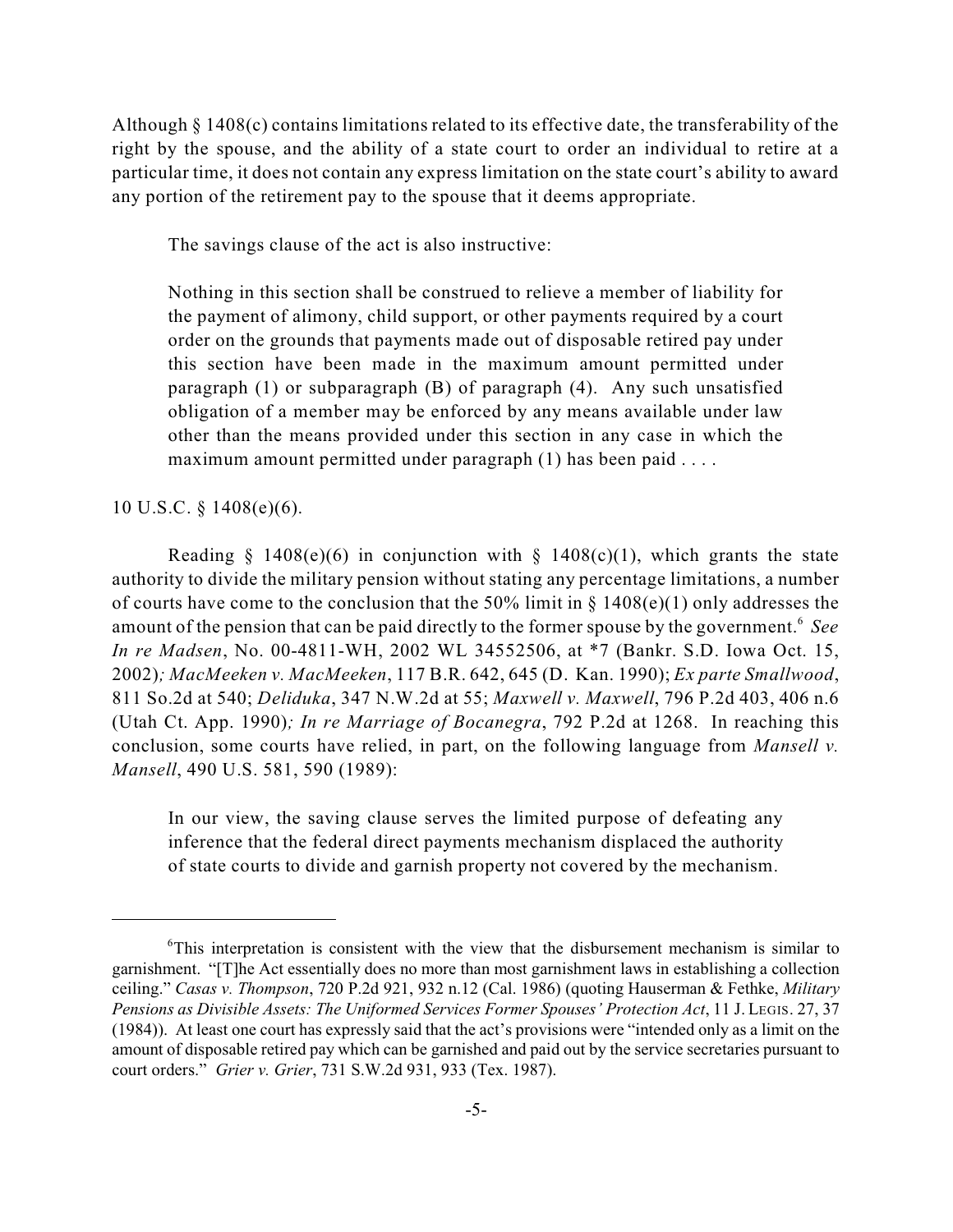*See Ex parte Smallwood*, 811 So. 2d at 541; *Forney v. Minard*, 849 P.2d 724, 729 (Wyo. 1993).

Two courts place special emphasis on the 1990 amendments to § 1408(e)(1). *See Cline v. Cline*, 90 P.3d 147, 152 n.11 (Alaska. 2004); *Coon v. Coon*, 614 S.E.2d 616, 618 (S.C. 2005) (citing with approval *Coon v. Coon*, 588 S.E.2d 624, 628 (S.C. Ct. App. 2003)). Prior to the amendment, § 1408(e)(1) read: "The total amount of the disposable retired or retainer pay of a member payable under subsection (d) may not exceed 50 percent of such disposable retired or retainer pay." 10 U.S.C. § 1408(e)(1990). After the amendment, § 1408(e)(1) reads: "The total amount of the disposable retired pay of a member payable under all court orders pursuant to subsection (c) may not exceed 50 percent of such disposable retired pay." 10 U.S.C. § 1408(e)(1). House Report No. 101-665 states the reason for the change: "The law would be clarified to ensure that regardless of the number of former spouses, the aggregate amount of retired pay that would be payable to them would not exceed 50 percent of the service member's disposable retired pay." 1990 U.S.C.C.A.N. 2931, 3006.

*Cline* and *Coon* view the 1990 amendment as changing the manner in which payment was restricted. The amendment replaced the reference to subsection (d), the distribution mechanism, with a reference to subsection (c), the section giving state courts jurisdiction to treat the retirement pay as property of the retiree and his spouse if state law so allowed. Thus, according to *Coon*, "[A]fter the 1990 amendment, the fifty-percent restriction on payment of disposable military retirement pay was reworded to apply to divisions of retirement benefits made under any court order pertaining to former spouses." *Coon*, 588 S.E.2d at 628.

Legal commentators seem divided as well. *Compare* Particia K. Hinshaw, *Navigating The Uniformed Services Former Spouses' Protection Act,* 19 S.C.LAW. 32, 36 (2008) ("Any amount awarded by a state court in excess of the 50 percent cap must be obtained directly from the retiree, not the [Defense Finance and Accounting Office]."), *and* Larry D. White, *The Uniformed Services Former Spouses' Protection Act: How Military Members are at the Mercy of Unrestrained State Courts*, 9 ROGER WILLIAMS U. L. REV., 289, 294 (2003) ("The USFSPA only addresses this issue from the standpoint of defining the maximum amount the armed services are required to pay directly to the former spouse under valid court orders; it does not interfere with state laws to limit the amount that states may award."(footnotes omitted)), *with* Brian R. Decker, *"The Toughest Job": Adkins v. Rumsfeld, Gender, Incentives, and The Uniformed Services Former Spouses' Protection Act*, 17 COLUM. J. GENDER & L. 245, 247 n.23 (2008) ("The Act also places a fifty percent maximum on the portion of the retirement pay redistributed to former spouses."), *and State-by-State Analysis of Divisibility of Military Retired Pay*, ARMY LAW., Aug. 2002, at 42, 49 (noting that the decision of *Forney v. Minard* "is inconsistent with the 1990 amendment to USFSPA, 10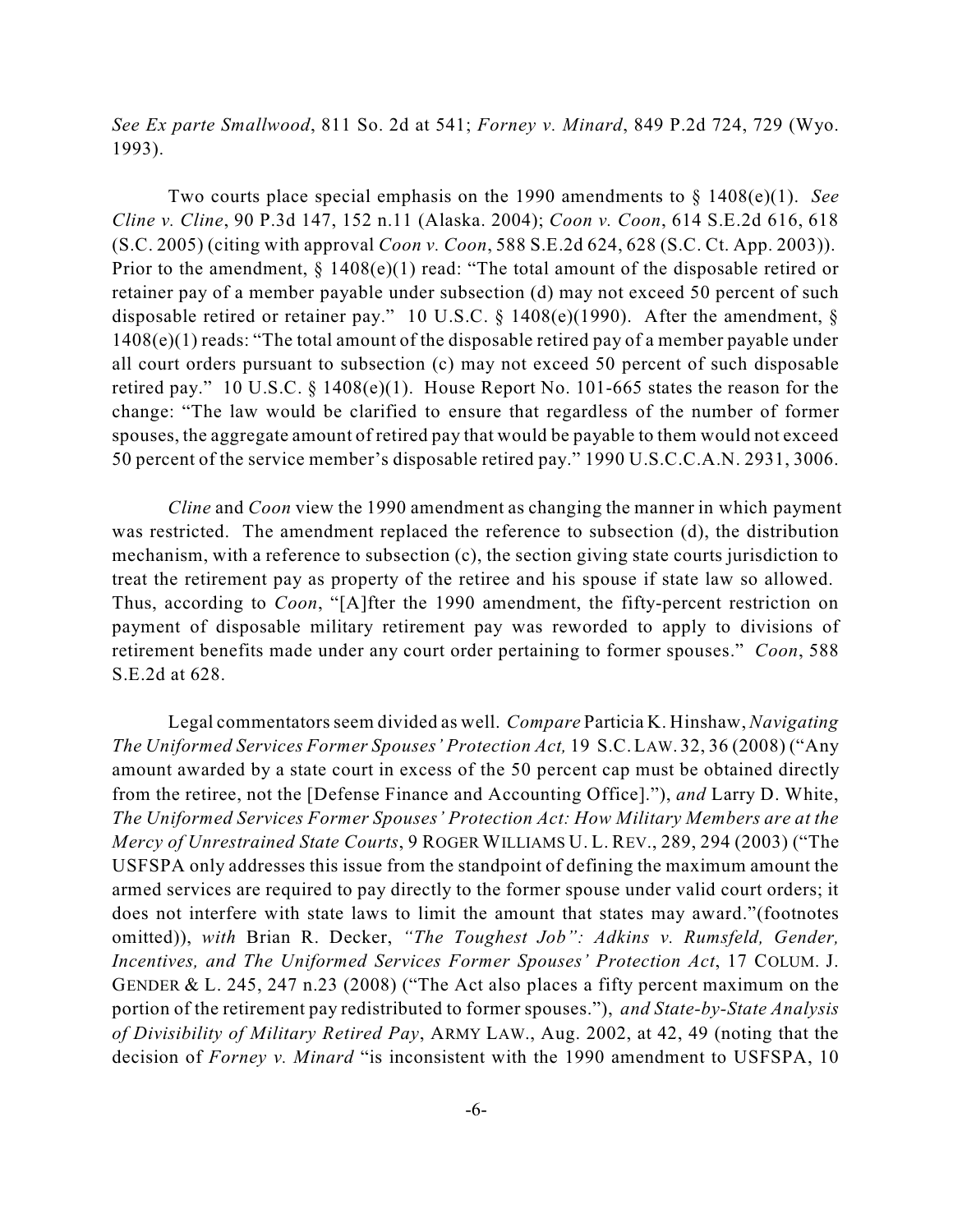U.S.C. § 1408(e)(1), which deems all orders dividing military retired pay as property satisfied once a threshold of fifty percent of the 'disposable retired pay' is reached").

It appears that the United States military does not view  $\S$  1408(e)(1) as a limit. The Defense Finance and Accounting Service observes that "[t]he amount of a former spouse's award is entirely a matter of state law." DIVIDING MILITARY RETIRED PAY 6 (2006), http://www.dfas.mil/militarypay/garnishment/Speech5.pdf; *see also* UNIFORMED SERVICES FORMER SPOUSE'S PROTECTION ACT 2-3 (2010), http://www.redstone.army.mil/legal/data/1 usfspa.pdf ("If a state court awarded you 60% of your former spouse's retired pay and you qualify under this statute to get direct pay, then you would collect 50% through the Finance Center and your former spouse would be responsible for providing the other 10% to you."); DOMESTIC RELATIONS FROM A MILITARY PERSPECTIVE: FREQUENTLY ASKED QUESTIONS 9 https:www.cnic.navy.mil/navycni/groups/public/documents/document/cnicp a134503.pdf ("The 50% maximum of DRP [disposable retired pay] is a limit on how much retired pay can be paid directly, but it is not a limit on how much a court can award.").

*Cline* and *Coon* do not discuss the impact of § 1408(e)(6), the savings clause. While the amended USFSPA presents a frustrating tangle of mixed messages and conflicting intentions, as reflected in the case law and articles,  $\S$  1408(e)(6) offers the only clear expression of Congress's intent as to state court orders that have not been totally satisfied by the federal government's payments made directly to the former spouse.<sup>7</sup> It states that a service member cannot escape liability for state court ordered "alimony, child support or *other payments*" just because the federal disbursements to the former spouse have reached the statutory limit."<sup>8</sup> 10 U.S.C.  $\S$  1408(e)(6) (Emphasis added).

Based on the language of  $\S$  1408(e)(6), we hold that the USFSPA does not prohibit a Tennessee state court from awarding more than 50% of the husband's military retirement

<sup>&</sup>lt;sup>7</sup> See Brett R. Turner, 2 EQUITABLE DISTRIBUTION OF PROPERTY, 3d  $\S 6:4$  (2010) ("State courts are free to exceed these percentage limits by ordering payment be made directly from one spouse to the other. This fact is made clear by  $\S 1408(e)(6)$ , which expressly states that no limitation in  $\S 1408(e)$  shall prevent enforcement of any obligation by means other than federal direct payment." (footnotes omitted)).

*In re the Marriage of Bowman*, 972 S.W.2d 635 (Mo. Ct. App. 1998), rejects this view of § 8  $1408(e)(6)$ , stating that the provision "only eliminates a defense for a retired armed services member from asserting that he or she cannot meet maintenance, child support, or property awards ordered by a court by showing that his or her only source of income derives from retired pay." *Id*. at 639. We do not believe that the broad wording of  $\S 1408(e)(6)$  supports such a narrow interpretation. Neither does the legislative history. Senate Report No. 97-502 states: "[t]he bill makes it clear that the mere attainment of that [50%] ceiling in no way absolvesthe former member of still outstanding legal obligations for alimony, child support or other payments. Any such unsatisfied obligation may be enforced by any means available under law . . . ." 1982 U.S.C.C.A.N. 1596, 1606.